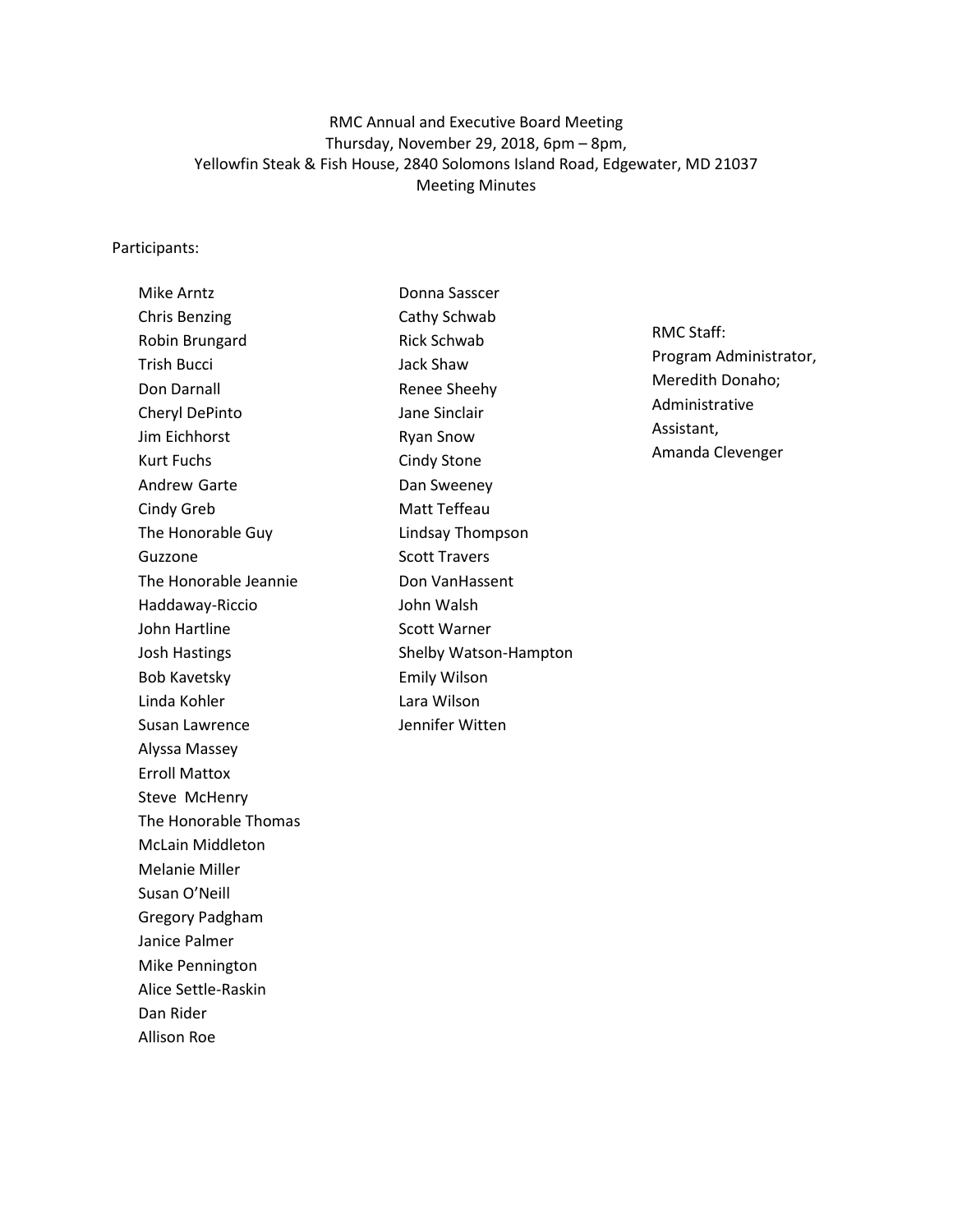RMC Annual and Executive Board Meeting Minutes of November 29, 2018 Page 2 of 3

Chair Josh Hastings called the meeting to order at 6:30pm.

Chair Hastings called for a round of introductions and requested announcements from participants. Chair Hastings also acknowledged elected officials.

## **Minutes**

The Board reviewed the minutes from the September 28, 2018 RMC Fall Quarterly Board Meeting. No comments or suggestions for revisions were made. A motion was made by Steve McHenry to accept the minutes. The motion was seconded by Erroll Mattox, and all were in favor. The minutes from the September 28, 2018 Fall Quarterly Board meeting were accepted unanimously.

## **Rural Impact Awards**

Three awards were presented for the 2018 Rural Impact Award Ceremony. The Outstanding Rural Volunteer Award was received by Mrs. Cathy and Mr. Rick Schwab, nominated by the Town of Ridgely, for leadership, dedication, and noteworthy volunteer achievement beyond the call of one's professional duties to help improve their community. The Outstanding Rural Community Development Award was received by For All Seasons for a program, project or organization that substantially improves the quality of life in multiple rural communities. The Rural Champion Award was received by Dr. Joseph Ciotola, Jr., and accepted by Linda Kohler on behalf of Dr. Ciotola, for outstanding leadership and public service in advocating for policy solutions to greatly benefit rural communities.

## **Committee Reports**

### **Financial**

Chair Hastings presented the FY2019 Budget as of November 8, 2018. The Rural Maryland Council has total operating available revenue of \$93,698.41, and a total of \$4,539,599.96 in grant expenditures. A motion was made by Steve McHenry to accept the financials report. The motion was seconded by Lindsay Thompson. All were in favor, and the financials report was unanimously accepted.

### **Rural Maryland Prosperity Investment Fund (RMPIF)**

Chair Scott Warner thanked Governor Hogan and his administration, and Senator Middleton for their support of RMPIF.

### **Legislative**

Legislative Committee Co-Chair Lindsay Thompson provided the update; Co-Chair Odette Ramos was not available. The next Legislative Committee meeting is scheduled for December 17, 2018 via conference call. Rural Maryland Day is scheduled for Thursday, February 14, 2019 in Annapolis, the Rural Maryland Council will partner with the Maryland Association of Soil Conservation Districts and the Maryland Dairy Association to host a joint luncheon in the Senate building. The Welcome Breakfast for Rural Legislators will be scheduled for Friday, January 18, 2019 at the Maryland Inn in Annapolis.

### **Rural Maryland Foundation (RMF)**

President Dan Rider provided an update of the RMF. President Rider shared that the Rural Maryland Philanthropic Development Strategies report has been finalized, copies were made available. The Aspire Rural Version 2.0 video will continue to be revised. The RMF will also be providing a biannual scholarship contribution of \$5,000.00 to the LEAD Maryland Foundation to support tuition for LEAD Fellows.